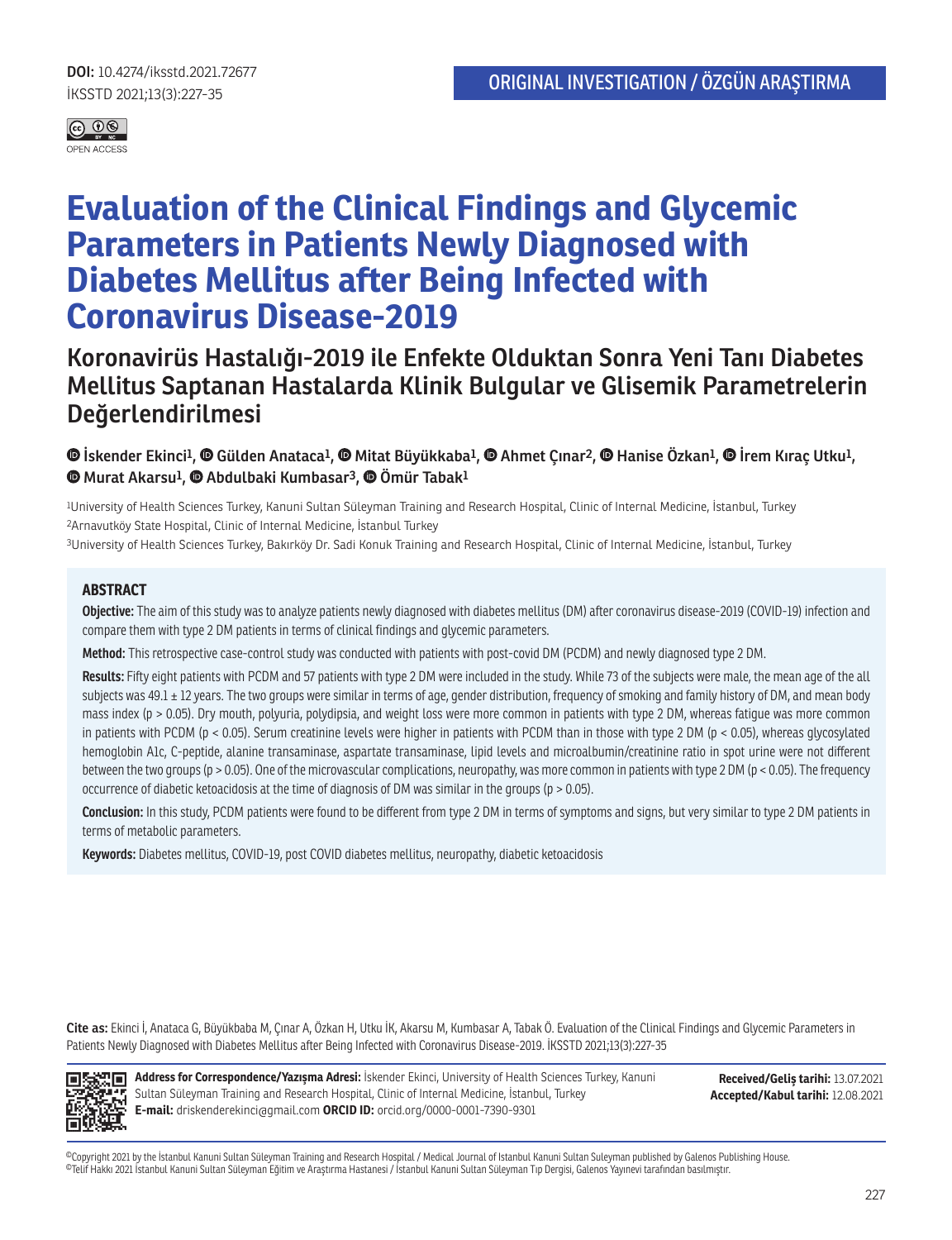#### **ÖZ**

**Amaç:** Bu çalışmanın amacı koronavirüs hastalığı-2019 (COVID-19) enfeksiyonunu geçirdikten sonra yeni diabetes mellitus (DM) tanısı konulan hastaların klinik bulgular ve glisemik parametreler açısından analiz edilmesi ve tip 2 DM hastaları ile kıyaslanmasıdır.

**Yöntem:** Bu retrospektif olgu-kontrol çalışmasına post covid DM hastaları (PCDM) ile COVID-19 geçirmemiş olup yeni tip 2 DM tanısı konulan hastalar dahil edilmiştir.

**Bulgular:** Çalışmaya PCDM tanısı konulan 58 ve tip 2 DM tanısı konulan 57 hasta dahil edildi. Katılımcıların 73'ü erkek olup yaş ortalaması 49,1 ± 12 yıl idi. İki grup yaş, cinsiyet dağılımı, sigara içiciliği, ailede DM öyküsü sıklığı ve beden kitle indeksi ortalaması açısından benzerdi (p > 0,05). Tip 2 DM hastalarında ağız kuruluğu, poliüri, polidipsi ve kilo kaybı daha sık iken; PCDM hastalarında halsizlik daha sıktı (p < 0,05). PCDM hasta grubunda serum kreatinin düzeyi tip 2 DM hasta grubundan daha yüksek olup (p < 0,05); glikozile hemoglobin A1c, c-peptit, alanin transaminaz, aspartat transaminaz, lipid düzeyleri ve spot idrarda mikroalbumin/kreatinin oranı iki grup arasında benzerdi (p > 0,05). Mikrovasküler komplikasyonlardan biri olan nöropati tip 2 DM hasta grubunda daha sık idi (p < 0,05). Tanı anında diyabetik ketoasidoz bulunma sıklığı iki grup arasında benzerdi (p > 0,05).

**Sonuç:** Bu çalışmada PCDM hastalarının tip 2 DM hastalarından farklı semptom ve bulgularla prezente olduğu ama metabolik parametreler açısından tip 2 DM hastaları ile çok benzer olduğu görülmüştür.

**Anahtar kelimeler:** Diabetes mellitus, COVID-19, COVID-19 sonrası diabetes mellitus, nöropati, diyabetik ketoasidozis

# **INTRODUCTION**

Coronavirus disease-2019 (COVID-19) is a systemic disease that can affect multiple organs and systems, especially the lungs and vascular endothelium. The pathological processes caused by the disease are not only limited to the active infection period, but also continue after the acute infection has resolved. The pancreas, one of the endocrine organs, is also one of the target organs, and the damage in this organ may be directly related to the organ involvement of the virus, or it may be a reflection of the systemic inflammatory response.

COVID-19 is associated with acute complications, such as diabetic ketoacidosis (DKA)and deterioration of glycemic regulation, in patients with diabetes mellitus (DM) and may cause hyperglycemia and even DM in non-diabetic individuals  $(1,2)$ . One of the possible reasons for this is the presence of angiotensin converting enzyme-2 (ACE-2) receptors, which act as receptors for viruses, in pancreatic  $β$  cells, and viruses damage pancreatic  $β$  cells with a direct cytotoxic effect. After the virus enters the β cells of the pancreas, it causes down-regulation of ACE-2 synthesis and increases the secretion of angiotensin, which in turn impairs insulin secretion <sup>(3)</sup>. Another possible reason for the deterioration of glycemic regulation is inflammation and an extreme systemic immune response observed in COVID-19 infection. It is believed that some drugs, especially steroids, used in the treatment of COVID-19 may be responsible for the development of these conditions (3).

Post-COVID syndrome is defined as a condition in which COVID-19-related symptoms and signs that occur during or after the illness last longer than 12 weeks and cannot be associated with an alternative diagnosis. These symptoms can last up to 6 months and include weakness, fatigue, shortness of breath, joint pain, and cough  $(4,5)$ . Whether post-COVID DM (PCDM) is associated with β-cell damage or excessive systemic inflammation response, whether the damage caused by COVID-19 infection on pancreatic β cells is permanent or temporary, and the duration of the recovery period in case of temporary β-cell damage has not yet been elucidated (5).

How the presence of DM affects the course of COVID-19 and its relationship with mortality are examined in detail in literature, but the PCDM that occurs during or after the course of COVID-19 has not been adequately examined, especially in terms of its clinical features. This study aimed to analyze the patients diagnosed with PCDM and to compare clinical features and laboratory parameters of these patients with those of patients newly diagnosed with type-2 DM who were not infected with COVID-19.

#### **METHOD**

This study was conducted at the Department of Internal Medicine, Health Sciences University, Kanuni Sultan Süleyman Training and Research Hospital. The protocol for study was approved by the University of Health Sciences Turkey Kanuni Sultan Süleyman Research and Training Hospital's Ethical Committee (number: KAEK/2021.03.95), and the study was performed in accordance with the Helsinki Declaration.

#### **Study Sample**

This single-center retrospective case-control study included patients older than 18 years of age who applied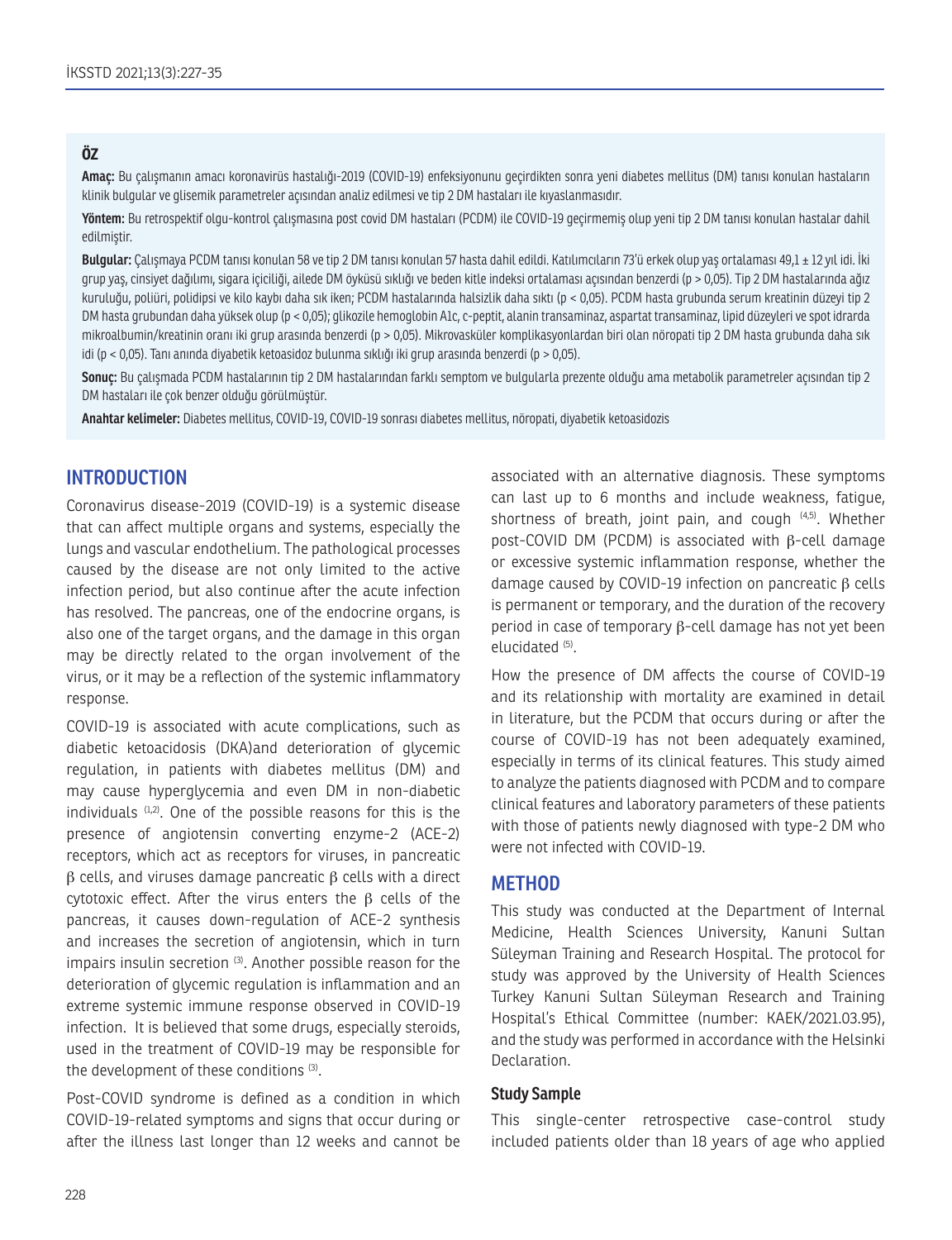to the outpatient clinic between December 1, 2020 and March 1, 2021 and were diagnosed with DM according to the American Diabetes Association criteria. Patients with PCDM included in the study were those who were diagnosed with DM within 90 days of being infected with COVID-19. As the symptoms and signs detected within 90 days after being infected with COVID-19 in the literature are evaluated within the scope of post-COVID syndrome, we also considered this period as 90 days in our study. Patients who were not infected with COVID-19 and were diagnosed with new type-2 DM were also included in the study for comparison of their findings with those of patients with PCDM.

#### **Exclusion Criteria**

Pregnant women and those who breastfeed; patients with type-1 DM having autoantibody positivity; and patients with impaired fasting glucose, impaired glucose tolerance, or a DM diagnosis in the pre-diagnosis period according to the hospital records were excluded from the study.

#### **Patient Assessment**

Age, sex, smoking habits of all patients, and the presence or absence of a history of DM in the family were recorded. Data regarding height and weight were obtained from the system, and body mass index (BMI) was calculated by dividing the weight by the square of the height (kg/ m2 ). The complaints of the patients at the time of visit to the hospital when they were diagnosed with DM and whether any of the acute complications of diabetes, such as diabetic ketoacidosis, hyperosmolar non-ketotic coma, and hypoglycemia, were present during the same visit were recorded. The presence of microvascular complications of DM (nephropathy, retinopathy, and neuropathy) and comorbidities were recorded. Whether or not the patients had COVID-19 was scanned through the hospital system. Data on the time of diagnosis of COVID-19, whether patients with the disease contracted it at home or in the hospital, and whether these patients who were admitted to the hospital received steroid treatment, were obtained from the hospital information system. The number of days for the diagnosis of DM after the diagnosis of COVID-19 in patients with PCDM was noted. Patients diagnosed with PCDM within 30 days of being infected with COVID-19 were defined as "patients with PCDM diagnosed in the early period"; patients diagnosed with PCDM within 31–90 days of being infected with COVID-19 were defined as "patients with PCDM diagnosed in the late period."

#### **Laboratory Measurements**

Within the scope of the study, fasting blood glucose, glycosylated hemoglobin A1c (HbA1c), C-peptide, creatinine, alanine transaminase (ALT), aspartate transaminase (AST), and lipid panel [low-density lipoprotein (LDL) cholesterol, high-density lipoprotein (HDL) cholesterol, triglyceride, and total cholesterol] values as well as the microalbumin/ creatinine ratio in spot urine measured at the time of the visit when the patients were diagnosed with DM were noted.

#### **Statistical Analysis**

Data were statistically analyzed using SPSS for Windows 26.0 (IBM Corporation, Chicago, IL, USA). The mean, standard deviation, median, lowest, highest, frequency, and ratio values were used as descriptive statistics. Distribution of the variables was measured by the Kolmogorov-Smirnov test. The independent sample t-test and the Mann-Whitney U test were used in the analysis of independent quantitative data. The chi-square test was used in the analysis of independent qualitative data. The Spearman's correlation analysis was used for determining correlation. A p value of < 0.05 was considered statistically significant.

## **RESULTS**

A total of 115 patients were included in the study. Of these, 73 were males and the mean age was  $49.1 \pm 12$  years. A total of 58 patients had PCDM, and 57 had type-2 DM. Data regarding patient demography (sex distribution, weight, BMI, presence of a history of DM in the family, smoking status, and presence of comorbidities), symptoms and findings detected at the time of admission, presence of the DM-related microvascular complications, and laboratory findings at the time of diagnosis are presented in Table 1.

Patients with PCDM and those with type-2 DM had similar demographic data. Dry mouth, polyuria, polydipsia, and weight loss were more common in patients with type-2 DM, whereas fatigue was more common in patients with PCDM. The frequency of occurrence of diabetic ketoacidosis (DKA) at the time of diagnosis of DM was similar in the PCDM and type-2 DM groups. Neuropathy, one of the microvascular complications, was more common in patients with type-2 DM. Serum creatinine levels were higher in patients with PCDM than in those with type-2 DM, whereas other laboratory parameters were not different between the two groups.

Only about a quarter of the patients who were classified according to the obesity classification based on their BMI level had normal weight; the rest had a mean BMI of ≥ 25 kg/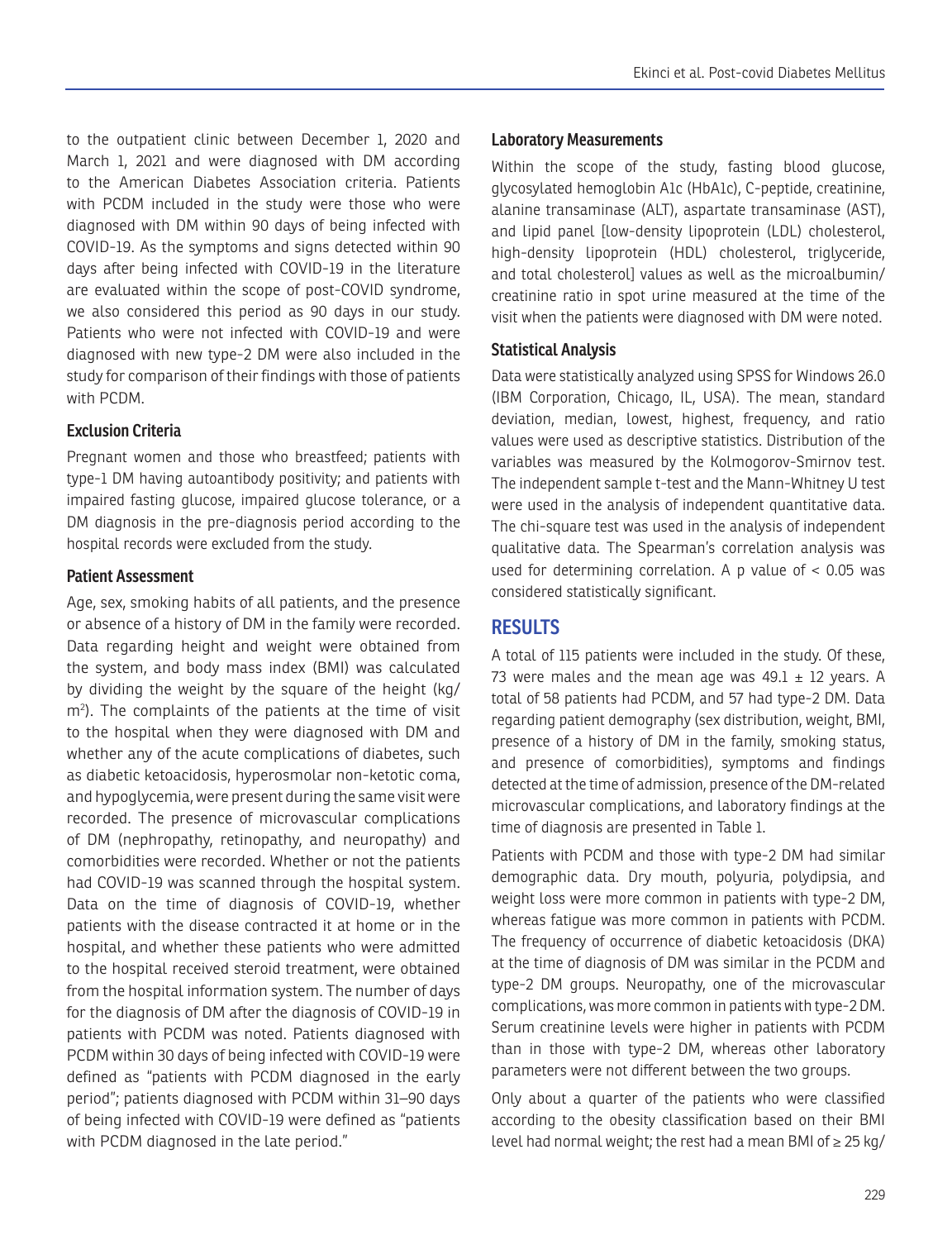m2 . The distribution of the patients in the two groups based on the obesity classification was similar (Table 2).

When the severity of COVID-19 in patients with PCDM was examined, 36 of these patients were found to not require

hospitalization for this disease, and 22 of them were found to require hospitalization. The diagnosis of DM in these patients was made on average of  $38 \pm 24$  days (minimum = 6 days, maximum =90 days) after the diagnosis of COVID-19. This period was 41.19  $\pm$  27.51 days in those who were not

| Table 1. Evaluation of patients in terms of demographic data, admission symptoms and signs, microvascular complications, and<br>laboratory parameters |                                                                                                                                                           |                                      |                                   |                           |                          |  |  |
|-------------------------------------------------------------------------------------------------------------------------------------------------------|-----------------------------------------------------------------------------------------------------------------------------------------------------------|--------------------------------------|-----------------------------------|---------------------------|--------------------------|--|--|
|                                                                                                                                                       |                                                                                                                                                           | <b>All patients</b><br>$n = 115$     | Patients with type-2<br><b>DM</b> | <b>Patients with PCDM</b> |                          |  |  |
|                                                                                                                                                       |                                                                                                                                                           |                                      | $n = 57$                          | $n = 58$                  | р                        |  |  |
| Age, years                                                                                                                                            |                                                                                                                                                           | $49.1 \pm 12$                        | $48.6 \pm 10.8$                   | $49.6 \pm 13.1$           | 0.644                    |  |  |
| Gender                                                                                                                                                | Male, n                                                                                                                                                   | 73                                   | 37                                |                           |                          |  |  |
|                                                                                                                                                       | Female, n                                                                                                                                                 | 42                                   | 20                                | 22                        | 0,752                    |  |  |
| The presence of a history of DM in the family, n                                                                                                      |                                                                                                                                                           | 70                                   | 38                                | 32                        | 0.250                    |  |  |
| Smoker, n                                                                                                                                             |                                                                                                                                                           | 86                                   | 42                                | 44                        | 0.788                    |  |  |
| Presence of comorbid disease, n                                                                                                                       |                                                                                                                                                           | 42                                   | 17                                | 25                        | 0.139                    |  |  |
| Hypertension, n                                                                                                                                       |                                                                                                                                                           | 38                                   | 16                                | 22                        | 0.261                    |  |  |
| Weight, kg                                                                                                                                            |                                                                                                                                                           | $78.3 \pm 11.6$                      | $79.4 \pm 11.8$                   | $77.1 \pm 11.3$           | 0.097                    |  |  |
| BMI, $kg/m2$                                                                                                                                          |                                                                                                                                                           | $27.6 \pm 3.99$                      | $28 \pm 4.4$                      | $27.1 \pm 3.4$            | 0.265                    |  |  |
| Presence of DKA at admission, n (%)                                                                                                                   |                                                                                                                                                           | 9(7.8)                               | 4(7)                              | 5(8.6)                    | 0.749                    |  |  |
|                                                                                                                                                       | <b>Admission symptoms and signs</b>                                                                                                                       |                                      |                                   |                           |                          |  |  |
| Dry mouth, n (%)                                                                                                                                      |                                                                                                                                                           | 27(23.5)                             | 24 (42.1)                         | 3(5.1)                    | < 0.001                  |  |  |
| Polyuria, n (%)                                                                                                                                       |                                                                                                                                                           | 43 (37.4)                            | 35 (61.4)                         | 8(13.7)                   | < 0.001                  |  |  |
| Polydipsia, n (%)                                                                                                                                     |                                                                                                                                                           | 25 (21.7)                            | 22 (38.5)                         | 3(5.1)                    | < 0.001                  |  |  |
| Fatigue, n (%)                                                                                                                                        |                                                                                                                                                           | 92 (80)                              | 35 (61.4)                         | 57 (98.2)                 | < 0.001                  |  |  |
| Weight loss, n (%)                                                                                                                                    |                                                                                                                                                           | 13(11.3)                             | 10 (17.5)                         | 3(5.1)                    | 0.036                    |  |  |
| Microvascular complications                                                                                                                           |                                                                                                                                                           |                                      |                                   |                           |                          |  |  |
| Nephropathy, n (%)                                                                                                                                    |                                                                                                                                                           | 30 (26.1)                            | 16 (28)                           | 14(24.1)                  | 0.675                    |  |  |
| Retinopathy, n (%)                                                                                                                                    |                                                                                                                                                           | 2(1.7)                               | 2(3.5)                            | $\Omega$                  | $\overline{\phantom{0}}$ |  |  |
| Neuropathy, n (%)                                                                                                                                     |                                                                                                                                                           | 65 (56.5)                            | 41 (71.9)                         | 24 (41.3)                 | 0.001                    |  |  |
| <b>Laboratory parameters</b>                                                                                                                          |                                                                                                                                                           |                                      |                                   |                           |                          |  |  |
| Glucose, mg/dL                                                                                                                                        |                                                                                                                                                           | $245.2 \pm 105.86$                   | $260.26 \pm 100.79$               | $230.3 \pm 109.4$         | 0.066                    |  |  |
| Creatinine, mg/dL                                                                                                                                     |                                                                                                                                                           | $0.79 \pm 0.22$                      | $0.74 \pm 0.19$                   | $0.84 \pm 0.23$           | 0.022                    |  |  |
| HbA1c, %                                                                                                                                              |                                                                                                                                                           | $10.39 \pm 2.61$                     | $10.74 \pm 2.59$                  | $10.06 \pm 2.6$           | 0.216                    |  |  |
| C-peptide, pmol/L                                                                                                                                     |                                                                                                                                                           | $969.28 \pm 344.15$                  | $1004.21 \pm 366.19$              | $934.96 \pm 320.49$       | 0.457                    |  |  |
| ALT, U/L                                                                                                                                              |                                                                                                                                                           | $32.59 \pm 26.26$                    | $29.5 \pm 20.2$                   | $35.6 \pm 30.9$           | 0.138                    |  |  |
| AST, U/L                                                                                                                                              |                                                                                                                                                           | $24.78 \pm 15.78$                    | $20.8 \pm 10$                     | $28.6 \pm 19.1$           | 0.053                    |  |  |
| LDL cholesterol, mg/dL                                                                                                                                |                                                                                                                                                           | $119.76 \pm 44.04$<br>$121 \pm 45.4$ |                                   | $116.4 \pm 45.3$          | 0.332                    |  |  |
|                                                                                                                                                       | HDL cholesterol, mg/dL<br>$40.47 \pm 9.69$                                                                                                                |                                      | $40.4 \pm 9.8$                    | $40.4 \pm 9.6$            |                          |  |  |
|                                                                                                                                                       | Triglyceride, mg/dL<br>$272.42 \pm 255.67$                                                                                                                |                                      | $312.6 \pm 320.8$                 | $233.5 \pm 164.7$         | 0.311                    |  |  |
| Total cholesterol, mg/dL                                                                                                                              |                                                                                                                                                           | $209.3 \pm 64.24$                    | $218 \pm 66$                      | $200.7 \pm 61.7$          | 0.069                    |  |  |
| Microalbumin/creatinine ratio in spot urine,<br>mg/g                                                                                                  |                                                                                                                                                           | $42.36 \pm 88.67$                    | $44.76 \pm 95.46$                 | $40 \pm 82.22$            | 0.368                    |  |  |
|                                                                                                                                                       | DM: Diabetes mellitus, PCDM: Post covid diabetes mellitus, BMI: Body mass index, DKA: Diabetic ketoacidosis, HbA1c: Glycosylated hemoglobin, ALT: Alanine |                                      |                                   |                           |                          |  |  |

transaminase, AST: Aspartate transaminase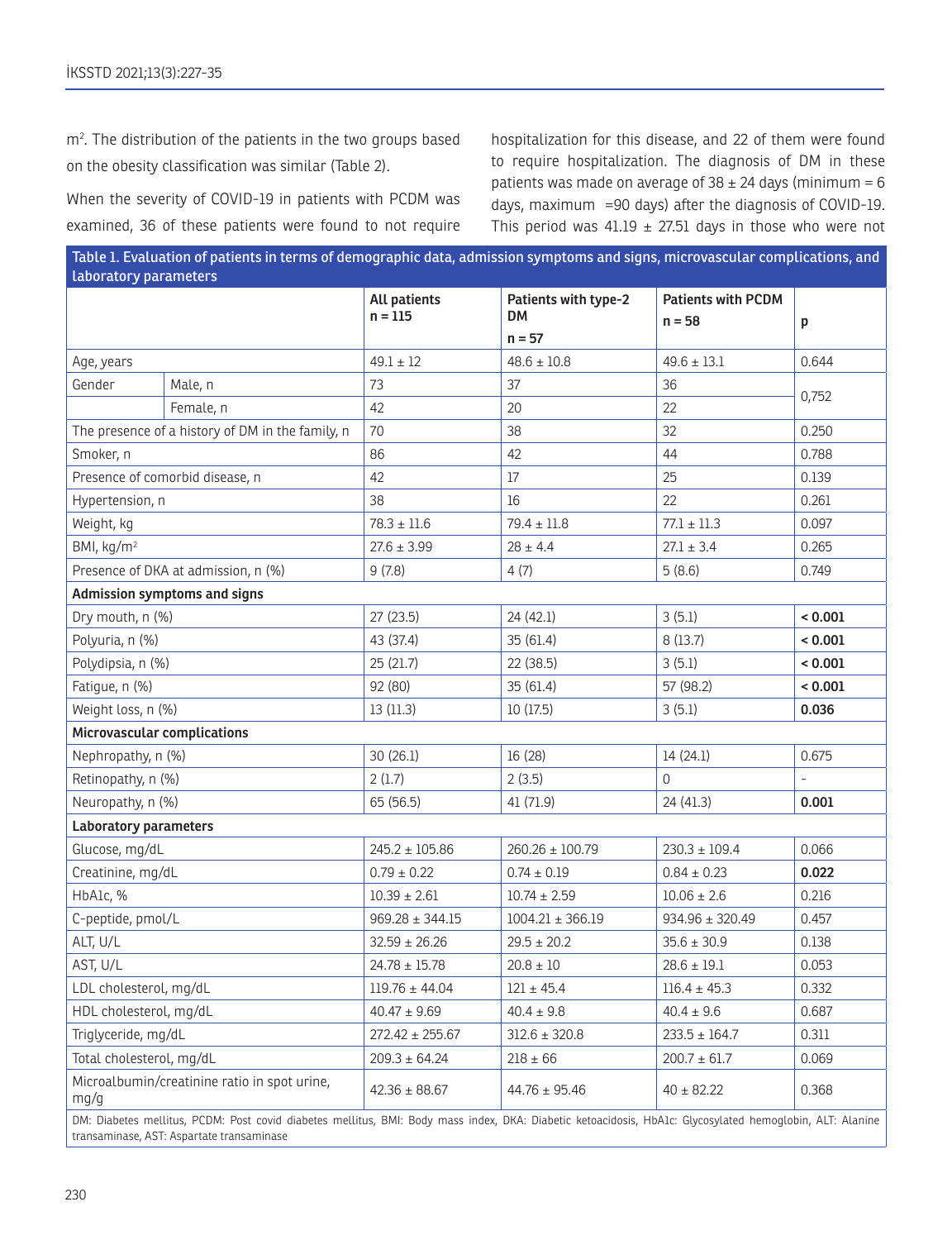hospitalized due to COVID-19, whereas it was  $33.63 \pm 18.13$ days in those who were hospitalized and followed up; it was not different between the two groups (p>0.05). Patients with PCDM who required hospitalization and who were followed up as outpatients were similar in terms of age, sex distribution,

history of DM in the family, smoking, anthropometric measurements, complaints at admission, and the presence of microvascular complications of DM, whereas the presence of comorbidities and the incidence of hypertension were higher in patients who were hospitalized (Table 2). Although

| Table 2. Evaluation of patients with post covid diabetes mellitus according to the type of recovery from COVID-19 infection in<br>terms of demographic data, admission symptoms and signs, microvascular complications, and laboratory parameters   |                                                  |                                                                                     |                                                                              |       |  |  |
|-----------------------------------------------------------------------------------------------------------------------------------------------------------------------------------------------------------------------------------------------------|--------------------------------------------------|-------------------------------------------------------------------------------------|------------------------------------------------------------------------------|-------|--|--|
|                                                                                                                                                                                                                                                     |                                                  | Patients with PCDM who did<br>not require hospitalization for<br>COVID-19 infection | Patients with PCDM who required<br>hospitalization for COVID-19<br>infection | р     |  |  |
|                                                                                                                                                                                                                                                     |                                                  | $n = 36$                                                                            | $n = 22$                                                                     |       |  |  |
| Age, years                                                                                                                                                                                                                                          |                                                  | $47.69 \pm 12.28$                                                                   | $52.9 \pm 14.16$                                                             | 0.145 |  |  |
| Gender                                                                                                                                                                                                                                              | Male, n                                          | 22                                                                                  | 14                                                                           | 0.847 |  |  |
|                                                                                                                                                                                                                                                     | Female, n                                        | 14                                                                                  | 8                                                                            |       |  |  |
|                                                                                                                                                                                                                                                     | The presence of a history of DM in the family, n | 19                                                                                  | 13                                                                           | 0.639 |  |  |
| Smoker, n                                                                                                                                                                                                                                           |                                                  | 29                                                                                  | 15                                                                           | 0.285 |  |  |
| Presence of comorbid disease, n                                                                                                                                                                                                                     |                                                  | 10                                                                                  | 15                                                                           | 0.003 |  |  |
| Hypertension, n                                                                                                                                                                                                                                     |                                                  | 10                                                                                  | 12                                                                           | 0.041 |  |  |
| Weight, kg                                                                                                                                                                                                                                          |                                                  | $77.5 \pm 9.78$                                                                     | $76.68 \pm 13.79$                                                            | 0.793 |  |  |
| BMI, kg/m <sup>2</sup>                                                                                                                                                                                                                              |                                                  | $26.86 \pm 2.91$                                                                    | $27.64 \pm 4.13$                                                             | 0.444 |  |  |
|                                                                                                                                                                                                                                                     | <b>Admission symptoms and signs</b>              |                                                                                     |                                                                              |       |  |  |
| Dry mouth, n (%)                                                                                                                                                                                                                                    |                                                  | 2(5.5)                                                                              | 1(4.5)                                                                       | 0.866 |  |  |
| Polyuria, n (%)                                                                                                                                                                                                                                     |                                                  | 7(19.4)                                                                             | 1(4.5)                                                                       | 0.110 |  |  |
| Polydipsia, n (%)                                                                                                                                                                                                                                   |                                                  | 2(5.5)                                                                              | 1(4.5)                                                                       | 0.866 |  |  |
| Fatigue, n (%)                                                                                                                                                                                                                                      |                                                  | 36 (100)                                                                            | 21 (95.4)                                                                    | 0.197 |  |  |
| Weight loss, n (%)                                                                                                                                                                                                                                  |                                                  | 3(8.3)                                                                              |                                                                              |       |  |  |
| Microvascular complications                                                                                                                                                                                                                         |                                                  |                                                                                     |                                                                              |       |  |  |
| Nephropathy, n (%)                                                                                                                                                                                                                                  |                                                  | 7(19.4)                                                                             | 7(31.8)                                                                      | 0.350 |  |  |
| Retinopathy, n (%)                                                                                                                                                                                                                                  |                                                  |                                                                                     |                                                                              |       |  |  |
| Neuropathy, n (%)                                                                                                                                                                                                                                   |                                                  | 16 (44.4)                                                                           | 8(36.3)                                                                      | 0.544 |  |  |
| <b>Laboratory parameters</b>                                                                                                                                                                                                                        |                                                  |                                                                                     |                                                                              |       |  |  |
| Glucose, mg/dL                                                                                                                                                                                                                                      |                                                  | $223 \pm 93.6$                                                                      | $242.5 \pm 133.2$                                                            | 0.736 |  |  |
| Creatinine, mg/dL                                                                                                                                                                                                                                   |                                                  | $0.8 \pm 0.21$                                                                      | $0.9 \pm 0.26$                                                               | 0.138 |  |  |
| HbA1c, %                                                                                                                                                                                                                                            |                                                  | $10.27 \pm 2.65$                                                                    | $9.7 \pm 2.55$                                                               | 0.506 |  |  |
| C-peptide, pmol/L                                                                                                                                                                                                                                   |                                                  | $985.47 \pm 326.91$                                                                 | $852.31 \pm 298.58$                                                          | 0.138 |  |  |
| ALT, U/L                                                                                                                                                                                                                                            |                                                  | $27.69 \pm 16.08$                                                                   | $48.59 \pm 43.37$                                                            | 0.016 |  |  |
| AST, U/L                                                                                                                                                                                                                                            |                                                  | $22.77 \pm 12.34$                                                                   | $38.22 \pm 24.27$                                                            | 0.005 |  |  |
| LDL cholesterol, mg/dL                                                                                                                                                                                                                              |                                                  | $114.52 \pm 31.8$                                                                   | $119.59 \pm 62.24$                                                           | 0.726 |  |  |
| HDL cholesterol, mg/dL                                                                                                                                                                                                                              |                                                  | $41 \pm 11.08$                                                                      | $39.57 \pm 6.73$                                                             | 0.595 |  |  |
| Triglyceride, mg/dL                                                                                                                                                                                                                                 |                                                  | $238.02 \pm 178.49$                                                                 | $226.27 \pm 143.23$                                                          | 0.962 |  |  |
| Total cholesterol, mg/dL                                                                                                                                                                                                                            |                                                  | $189.55 \pm 44.7$                                                                   | $219.8 \pm 81.09$                                                            | 0.127 |  |  |
| Microalbumin/creatinine ratio in spot urine, mg/g<br>$40.79 \pm 66.49$<br>$39.52 \pm 91.42$<br>NM: Diabetes mellitus PCDM: Post covid diabetes mellitus RMI: Rody mass index DKA: Diabetic ketoacidosis HbA1c: Clycosylated bemoglobin ALT: Alanine |                                                  |                                                                                     | 0.936                                                                        |       |  |  |

rbetes mellitus, BMI: Body mass index, DKA: Diabetic ketoacidosis, HbA1c: Glycosylated hemo transaminase, AST: Aspartate transaminase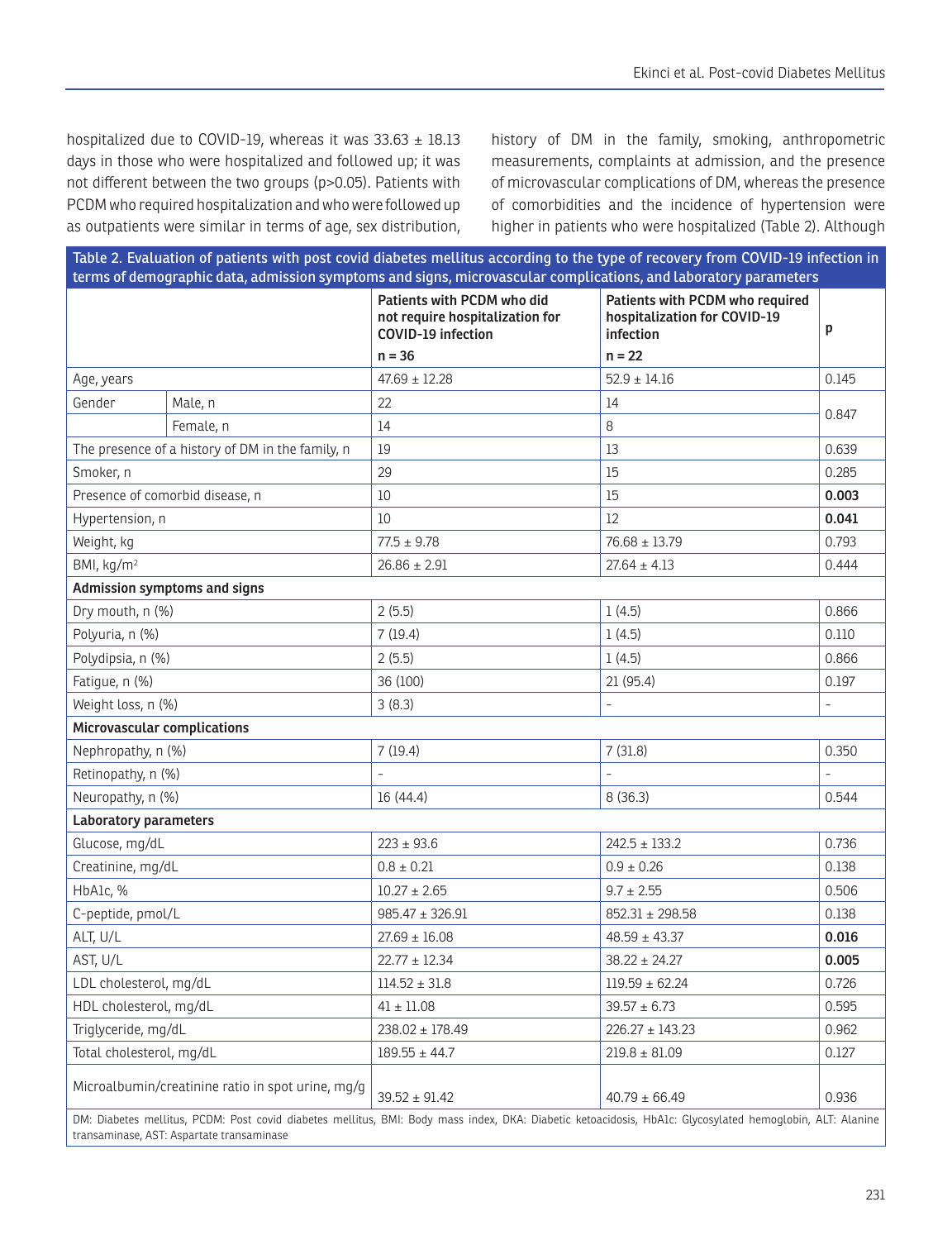ALT and AST values were higher in the patients who were hospitalized, the other laboratory parameters were similar among hospitalized and non-hospitalized patients with COVID-19 (Table 2).

When the time of diagnosis of DM was analyzed in patients with PCDM, 37 of these patients were found to have been diagnosed in the early period, and 21 of them were found to have been diagnosed in the late period. The incidence of clinical symptoms was similar between patients with PCDM who were diagnosed with DM in the early and late periods. The frequency of the findings in patients with PCDM who were diagnosed in the early and late periods were as follows, respectively: dry mouth (1 vs 2 subjects;  $P = 0.547$ ), polyuria (4 vs 4 subjects;  $P = 0.443$ ), polydipsia (1 vs 2 subjects;  $P =$ 0.547), fatigue (36 vs 21 subjects;  $P = 1$ ), and weight loss (3  $vs$  0 subjects;  $P = 0.547$ ). Serum creatinine value was higher in patients diagnosed in the early period  $(0.9 \pm 0.26 \text{ vs } 0.74)$  $\pm$  0.14; P = 0.019), whereas glucose (244.3  $\pm$  118.4 vs. 205.7  $\pm$  88.8); P = 0.271), HbA1c (9.9  $\pm$  2.5 vs 10.2  $\pm$  2.7; P = 0.846), C-peptide (909  $\pm$  363.9 vs 980.6  $\pm$  225.7; P = 0.222), ALT (39.3  $\pm$  35.7 vs 29  $\pm$  18.7; P = 0.145), AST (30.2  $\pm$  22.4 vs 25.7  $\pm$  11.4;  $P = 0.697$ , and the microalbumin/creatinine ratio in spot urine (55.1  $\pm$  99.3 vs 13.2  $\pm$  18.3; P = 0.387) were not different between PCDM patients diagnosed in the early and late period. A total of 21 of the patients diagnosed with PCDM in the early period were treated for the disease as outpatients, whereas 16 were hospitalized. Further, 15 of the patients diagnosed with PCDM in the late period were treated for the disease as outpatients and 6 required hospitalizations (P > 0.05). Although the incidence rate of nephropathy was higher in the patients diagnosed with PCDM in the early period  $(35.1\% \text{ vs } 4.7\%; P = 0.011)$ , the incidence rate of neuropathy was similar between patients diagnosed with PCDM in the early and late periods (45.9% vs. 33.3%;  $P = 0.413$ ).

The results of the correlation analysis performed in patients with PCDM are presented in Table 3. These analyses showed that each of glucose, HbA1c, and microalbuminuria/ creatinine ratio in spot urine had a positive and significant correlation with the others. In addition, C-peptide level was found to have a negative correlation with glucose, HbA1c, and microalbumin/creatinine ratio in spot urine.

# **DISCUSSION**

This study found that typical diabetes-related symptoms and signs, such as polyuria, polydipsia, and dry mouth were very rare in patients with PCDM; however, fatigue, which is one of the primary symptoms of COVID-19, was present in almost all patients. These patients, who had different presentations in terms of clinical symptoms, were found to be very similar to patients with type-2 DM in terms of metabolic parameters and microvascular complications. Patients with PCDM who survived COVID-19 as outpatients and the PCDM patients who survived COVID-19 because of hospitalization had similar findings in terms of clinical findings, metabolic parameters, and the incidence of DM-related microvascular complications. Additionally, comorbidities were more common and transaminase levels were higher in the PCDM patient group hospitalized for COVID-19 than those treated as outpatients. Further, patients diagnosed with PCDM in the early period after COVID-19 infection and patients diagnosed with PCDM in the late period had similar characteristics in terms of metabolic parameters.

Few studies in literature analyzed clinical signs and symptoms of PCDM. The primary symptoms detected in 21 PCDM patients diagnosed simultaneously with active COVID-19 infection were fever, cough, widespread body pain, and fatigue, and no acute complications of diabetes were identified in any of them (2). The NOD COVID India study that compared the findings of patients with DM diagnosed during the pandemic (including patients who had and did not have COVID-19) with those of patients with DM diagnosed before the pandemic found that symptoms, such as weakness, polyuria, polyphagia, headache, dizziness, burning during urination, cough, runny nose, sneezing, and shortness of breath, were more common

| Table 3. Correlation analysis in patients with post covid diabetes mellitus |  |                |          |                   |  |  |  |
|-----------------------------------------------------------------------------|--|----------------|----------|-------------------|--|--|--|
|                                                                             |  | Glucose, mg/dL | HbA1c, % | C-peptide, pmol/L |  |  |  |
|                                                                             |  | 0.487          | 0.375    | $-0.344$          |  |  |  |
| Microalbumin/creatinine ratio in spot urine, mg/g                           |  | < 0.001        | 0.004    | 0.008             |  |  |  |
| C-peptide, pmol/L                                                           |  | $-0.439$       | $-0.496$ |                   |  |  |  |
|                                                                             |  | 0.001          | < 0.001  |                   |  |  |  |
| HbA1c, %                                                                    |  | 0.629          |          |                   |  |  |  |
|                                                                             |  | < 0.001        |          |                   |  |  |  |
| HbA1c: Glycosylated hemoglobin                                              |  |                |          |                   |  |  |  |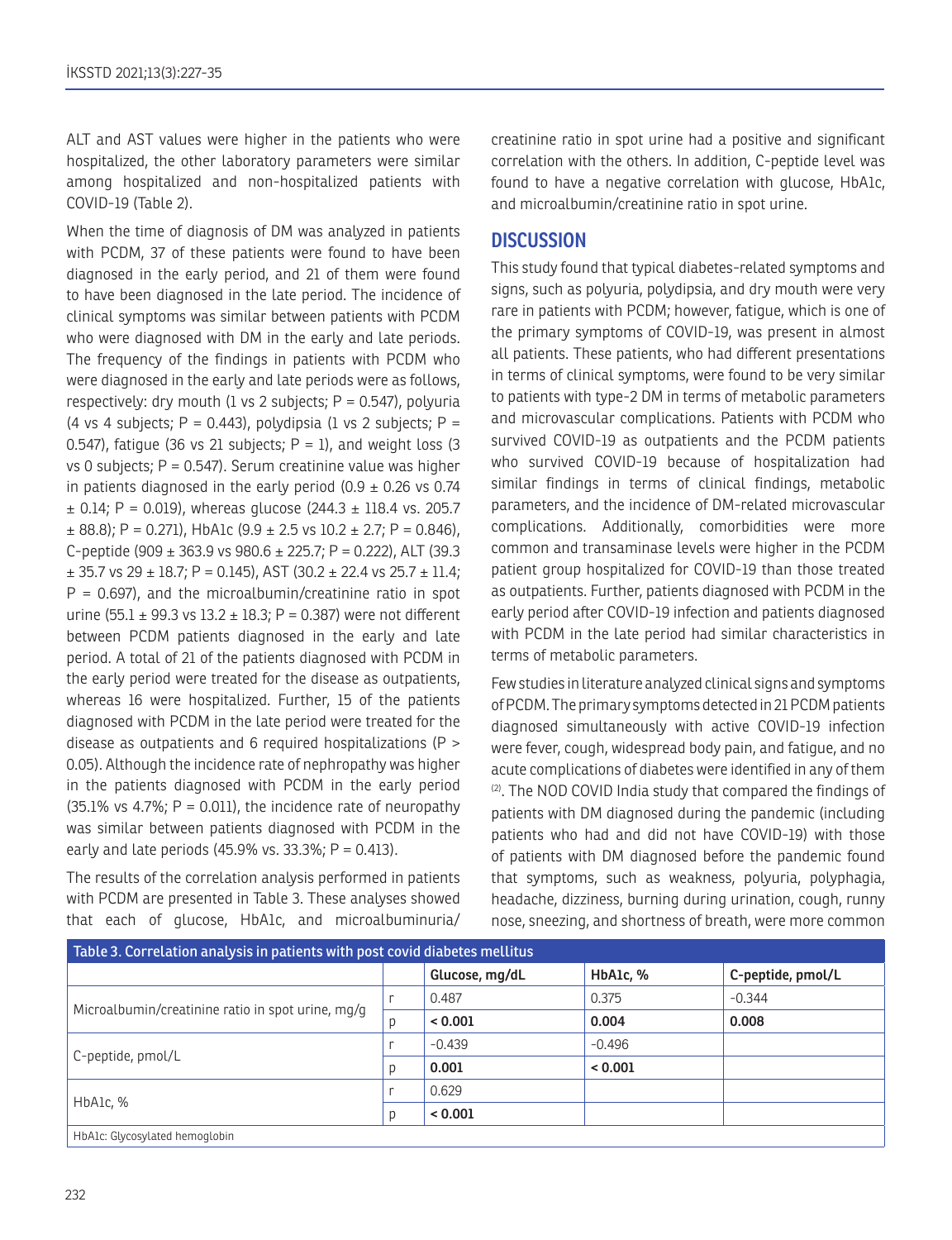in the group of patients diagnosed during the pandemic period; however, patients who did and did not have COVID-19 were not compared in terms of these symptoms (6). In the same study, it was stated that patients who did and did not have COVID-19 were similar in terms of age, sex distribution, rate of smoking and alcohol use, presence of a history of diabetes in the family, and mean BMI. In the CORONADO study, patients diagnosed with DM within one week after the diagnosis of COVID-19 infection during hospitalization were defined as having PCDM. The CORONADO study concluded that patients with PCDM and those with type 2 DM were similar in terms of age, sex distribution, smoking habits, and BMI, but comorbidities, such as hypertension and dyslipidemia, were less common in patients with PCDM (7). A study by Li et al. <sup>(8)</sup> found that the most common symptoms of patients who were newly diagnosed with DM during active COVID-19 infection were fever and cough and that half of these patients had fatigue, but no data on symptoms, such as polyuria, polydipsia, and dry mouth, have been reported. In addition to these studies, the PCDM case series of three cases by Suwanwongse and Shabarek. (9), reported that the complaints of polyuria, polydipsia, and fatigue were present in all cases, and nausea, vomiting, and weight loss were observed in one patient in addition to these complaints. In another study, the data of three patients who presented with DKA and were diagnosed with PCDM were presented (10). Besides that, the demographic data in our study were similar to the results of the NOD COVID India and CORONADO study; the differences in clinical symptoms between the PCDM and type 2 DM patients were also analyzed in the present study. In our study, almost all patients with PCDM complained of fatigue, followed by polyuria (13.7%), polydipsia (5.1%), weight loss (5.1%), and dry mouth (5.1%). The frequency of these symptoms did not differ in patients with PCDM in our study both in patients who were treated as outpatients as well as those who were hospitalized due to COVID-19 and in patients who were diagnosed as having PCDM in the early or late period after the COVID-19 infection. In our study, five of the patients with PCDM had DKA, whereas none of the patients had acute complications of diabetes, including hyperosmolar non-ketotic coma and hypoglycemia. In our study, the incidences of comorbidities did not differ between patients with PCDM and those with type 2 DM and was higher in patients with PCDM who were hospitalized because of COVID-19 than in those who were treated for COVID-19 as outpatients.

In the NOD COVID India study, parameters, such as fasting blood glucose, postprandial blood glucose, C-peptide, and HbA1c, did not differ between patients who were newly diagnosed with DM with and without a history of COVID-19 infection (6). In the CORONADO study, it was reported that fasting blood glucose, HbA1c, ALT, and AST levels were similar between patients with PCDM and those with type 2 DM and that renal functions were better and the mean estimated glomerular filtration rate was higher in patients with PCDM (7). In our study, fasting blood glucose, C-peptide, and HbA1c values were similar between the patients with PCDM and those with type 2 DM. Additionally, contrary to the findings in the CORONADO study, we found that the renal function was worse and the serum creatinine value was higher in patients with PCDM than those in patients with newly diagnosed type-2 DM. Along with these findings, we observed that lipid levels (LDL cholesterol, HDL cholesterol, triglyceride, and total cholesterol) and microalbumin/ creatinine ratio in spot urine were similar in patients with PCDM and newly diagnosed type 2 DM. Further, we found that transaminase levels were higher in patients with PCDM who were hospitalized for COVID-19 infection compared with those who were treated as outpatients for COVID-19 (all other parameters were similar) and that the serum creatinine levels were higher in patients who were diagnosed with PCDM in the early period after COVID-19 infection compared with those who were diagnosed with PCDM in the late period after COVID-19 infection (all other parameters were similar).

Although PCDM may occur simultaneously with active COVID-19 infection, cases have been reported months after recovery from the active phase of the disease. A metaanalysis stated that the mean incidence of PCDM was 14.4% and that this diagnosis was usually made within 1-3 days during the active COVID-19 infection (11). Studies analyzing patients who simultaneously had DM with active COVID-19 infection and who were diagnosed within the first week after hospitalization for the infection have been reported (2,8). A case series of three patients with PCDM reported that the first case was diagnosed with DM during the active COVID-19 infection period and the second and third cases were diagnosed 8 and 10 weeks after the active infection, respectively (9). Some PCDM cases presenting with DKA or acute pancreatitis during the active COVID-19 infection were also reported (10,12,13). It has been stated that the diagnosis of PCDM was made on different days of the active infection period in patients infected with severe acute respiratory syndrome coronavirus-1 (SARS-CoV-1)<sup>(14)</sup>. In our study, the mean duration from COVID-19 infection to the diagnosis of PCDM in patients with PCDM was  $38 \pm 24$  days (minimum 6 days, maximum 90 days).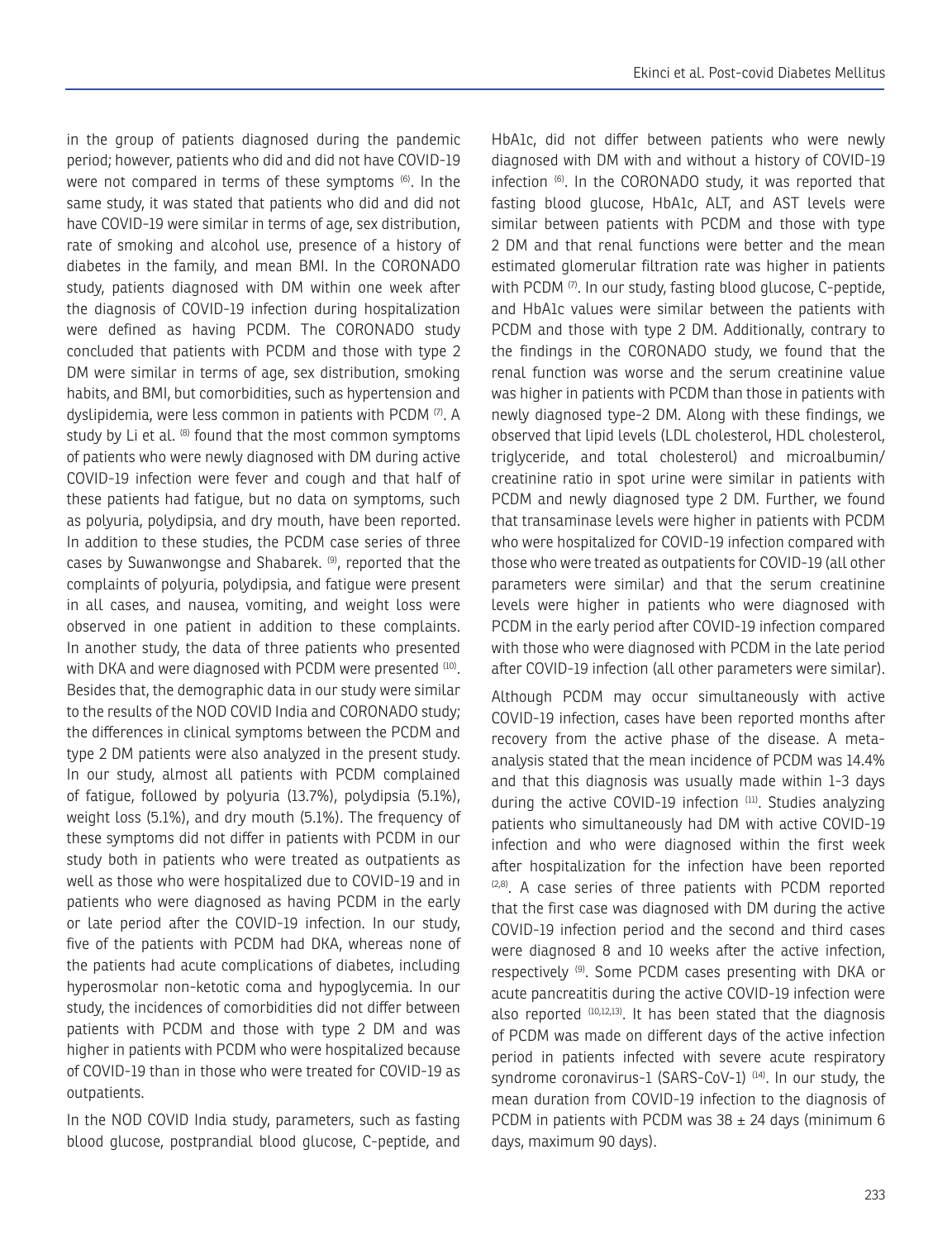A total of 62% of the patients with PCDM in our study were male, and this male sex predominance was consistent with the data reported in literature. A total of 76.2% of the patients were male in the study by Sathish et al. <sup>(11)</sup>, 64.2% were male in the CORONADO study, 61.7% were male in the study by Li et al. <sup>(8)</sup>, and 52.3% were male in the NOD COVID India study  $(2,6-8)$ . In a case series of three cases with PCDM by Kuchay et al. (10), in a case study of three cases presenting with acute pancreatitis, and in a study by Reddy et al. (12) on two cases with DKA, all the patients were reported as being male (13). Additionally, in a case series on three cases by Suwanwongse and Shabarek. (9), two of the patients were male.

In our study, 55.1% of the patients had a history of DM in the family, which was consistent with reports in literature. This rate was reported as 40.9% in the NOD COVID India study (6). It was reported that there was a family history of DM in two of the three cases reported by Suwanwongse and Shabarek.  $(9)$ , and in one of the two cases in the study by Reddy et al.  $(12)$ .

In our study, the mean BMI in patients with PCDM was calculated as  $27.1 \text{ kg/m}^2$ , and it was determined that only 27.5% of these patients had normal weight; all the remaining patients were overweight or obese. The mean BMI in patients with PCDM was reported as 27.7  $kg/m^2$  in the CONORADO study, 27.8 kg/m $^2$  in the NOD COVID study, and 24.4 kg/m $^2$ in the study by Li et al.  $(6-8)$ . In many case series, all patients were reported to be overweight or obese (9,10,13). This indicates that the patient sample included in our study is comparable with reports in literature in terms of BMI.

In this study, we also analyzed microvascular complications that had not been presented before in patients with PCDM. In our study, the incidence of nephropathy in patients with PCDM was 24.1%, whereas the incidence of neuropathy was 41.3%. We found that the incidence of nephropathy was similar in patients with type 2 DM and in those with PCDM, whereas neuropathy was more common in patients with type 2 DM. The patients were not compared in terms of retinopathy as only a small number of patients had undergone ophthalmologic examination. Both nephropathy and neuropathy did not differ in terms of their incidence in patients with PCDM who had COVID-19 and were treated as outpatients or were hospitalized. The incidence of nephropathy was higher in patients diagnosed with PCDM in the early period than in patients diagnosed with PCDM in the late period, whereas the incidence of neuropathy did not differ between these patients.

It is believed that the development of PCDM may be related to the severity of COVID-19. The level of systemic inflammatory response, the risk of cytokine storm development, and the possibility of developing organ damage may increase with the increase in the disease severity. In a study involving 120 patients, Yang et al. reported that the incidence of PCDM was 53.85% in the critical patient group and 13.95% in the moderate  $+$  severe patient group  $(15)$ . Further, the study found that fasting blood sugar tended to decrease in recovering patients but remained high in patients for whom the disease was fatal  $(15)$ . A study in which 47780 patients who had COVID-19 were followed up for approximately 4.6 months after discharge reported that newly diagnosed DM was detected in 4.9% of these patients and that this rate was higher both in patients who needed intensive care for COVID-19 and in patients older than 70 years of age (16). In our study, the patients diagnosed with PCDM could not be grouped according to the severity of the disease due to lack of data, but they were grouped as outpatients or those who required hospitalization and analyzed in terms of DM-related parameters. Further, we observed that fasting blood glucose, HbA1c, C-peptide, and lipid levels; microalbumin/creatine ratio in spot urine; and the incidence of microvascular complications were not different between patients with PCDM who were hospitalized and those who were treated as outpatients for COVID-19.

Whether pancreatic β cell damage caused by COVID-19 infection is temporary or permanent has still remains to be elucidated. However, in a study in which 39 patients infected with SARS-CoV-1 were followed up, 14 patients were diagnosed with PCDM on the 3rd day of hospitalization and 20 patients were diagnosed with PCDM in the 2nd week of hospitalization <sup>(14)</sup>. It was reported that six patients at the time of discharge and only two patients at the end of three years were still diabetic (14). There is a high possibility that this damage may be temporary and reversible based on the study by Yang et al. <sup>(14)</sup>. In order to elucidate this point, studies with long-term follow-up of patients with PCDM diagnosed after being infected with COVID-19 are warranted.

#### **Study Limitations**

Although we believe that the contribution of our study to the existing literature is significant, there are several limitations of our study. An important limitation of our study is that the sample size was small to make generalizations. Exclusion of patients with pre-diabetes, impaired fasting glucose, and impaired glucose tolerance was another limitation of our study. Although the level of C-peptide was assessed as an indicator of pancreatic  $\beta$  cell damage, the fact that the pancreatic enzyme levels were not evaluated as an indicator